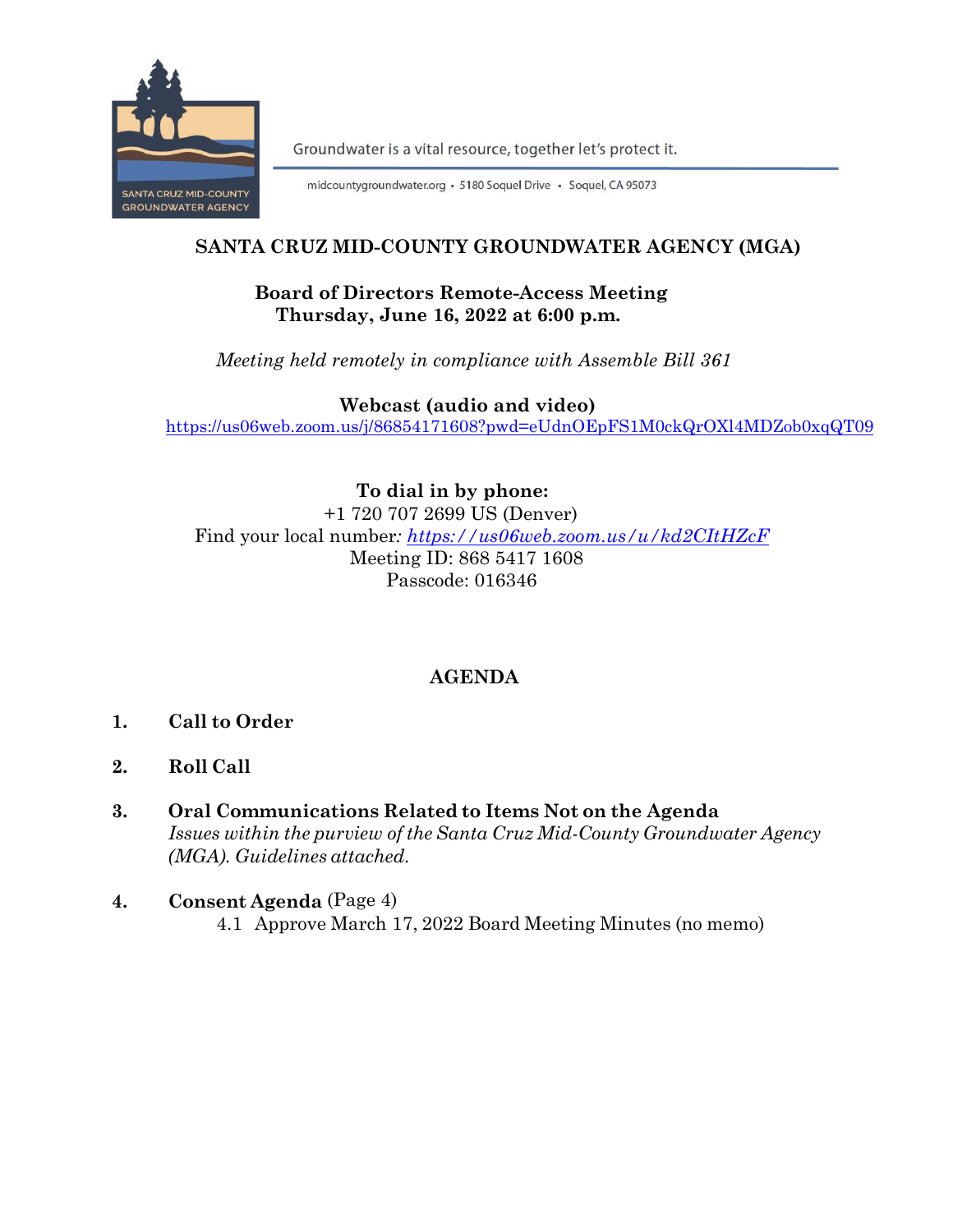Santa Cruz Mid-County Groundwater Agency Board Meeting Agenda June 16, 2022

## **5. General Business** (Page 11)

- 5.1 Consider Board Resolution No. 22-02 to Authorize Remote Meeting
- 5.2 Approve Annual Budget for Fiscal Year 2022-2023
- 5.3 Authorize Execution of a Revenue Agreement Between MGA and County of Santa Cruz
- 5.4 Authorize Execution of a Contract with Regional Water Management Foundation for Grant Administration Services for the Sustainable Groundwater Management Implementation Grant
- 5.5 Authorize Execution of a Contract with Montgomery & Associates for Fiscal Year 2022-2203
- 5.6 Authorize License Agreements for Access to Streamflow Monitoring **Sites**
- 5.7 Approve Process to Respond to the Recent Santa Cruz Civil Grand Jury Report on Water

## **6. Informational Updates** (Page 104)

- 6.1 Treasurer's Report
- 6.2 Staff Reports

### **7. Future Agenda Items**

## **8. Written Communications and Submitted Materials**

All written communications from the public received by the MGA are posted on the [Board](https://www.midcountygroundwater.org/committee-meetings)  [Meetings](https://www.midcountygroundwater.org/committee-meetings) page of the MGA website.

### **9. Adjournment**

**Potential Special Board Meeting:** August 18, 2022

**Next Regularly Scheduled Board Meeting:** September 15, 2022